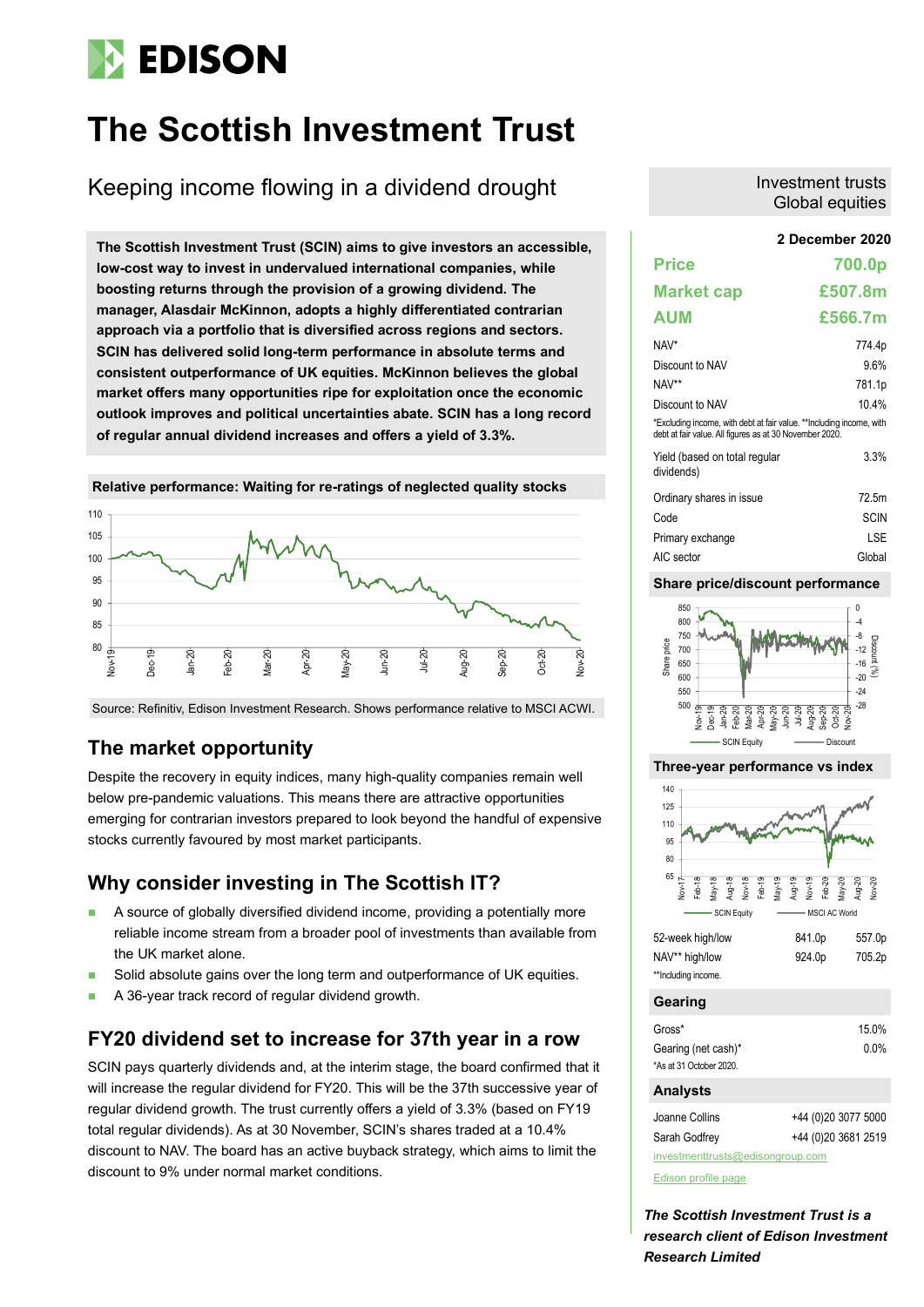

### **Exhibit 1: Trust at a glance**

#### **Investment objective and fund background Recent developments Recent developments**

- 17 September 2020: FY20 third quarterly dividend declaration of 5.7p per share, to be paid on 2 November 2020.
- investors with above-average returns through a diversified portfolio of international equities, and to achieve dividend growth ahead of UK inflation. The manager takes a patient approach and seeks to invest in companies that are undervalued, unfashionable and ripe for improvement.

The Scottish Investment Trust's objective is, over the longer term, to provide

- 3 August 2020: FY20 second quarterly dividend of 5.7p/share declared paid.
- 15 June 2020: HY20 interim results TR -4.4% and -5.8% on share price and NAV bases respectively versus TR of -5.3% on MSCI All Country World Index and -17.5% on MSCI UK All Cap Index.

| Forthcoming       |                  | <b>Capital structure</b> |                       | <b>Fund details</b> |                            |
|-------------------|------------------|--------------------------|-----------------------|---------------------|----------------------------|
| AGM               | February 2021    | Ongoing charges          | 0.58%                 | Group               | SIT Savings Ltd (AIFM)     |
| Final results     | December 2020    | Net gearing              | $0\%$                 | Manager             | Alasdair McKinnon and team |
| Year end          | 31 October       | Annual mgmt fee          | N/A (self-managed)    | Address             | 6 Albyn Place              |
| Dividend paid     | Quarterlv        | Performance fee          | N/A (self-managed)    |                     | Edinburgh, EH2 4NL         |
| Launch date       | <b>July 1887</b> | Trust life               | Indefinite            | Phone               | +44 (0)131 225 7781        |
| Continuation vote | No               | Loan facilities          | £83.9m long-term debt | Website             | www.thescottish.co.uk      |

#### **Dividend policy and history (financial years) Share buyback policy and history (financial years)**

Dividends historically paid twice a year in July and February, with special dividends (where applicable) paid alongside the final dividend. From FY18 dividends have been paid quarterly. SCIN has grown its regular dividend every year since 1983.





SCIN has the authority to buy back up to 14.99% of shares annually and targets a maximum discount (based on cum-income NAV, with debt at market value) of 9%. Buyback figures for FY17 below include the repurchase of the legacy Aviva shareholding.



**Shareholder base (as at 31 October 2020) Portfolio exposure by category (as at 31 March 2020)**



#### **Top 10 holdings (as at 31 October 2020)**

|                         |             |                  |                 | Portfolio weight % |
|-------------------------|-------------|------------------|-----------------|--------------------|
| Company                 | Country     | <b>Sector</b>    | 31 October 2020 | 31 October 2019*   |
| Newmont                 | US          | <b>Materials</b> | 7.5             | 4.1                |
| <b>Barrick Gold</b>     | Canada      | <b>Materials</b> | 7.1             | 4.0                |
| Newcrest Mining         | Australia   | <b>Materials</b> | 5.4             | 4.9                |
| Pfizer                  | US          | Healthcare       | 3.4             | 3.2                |
| Japan Tobacco           | Japan       | Consumer staples | 3.2             | N/A                |
| Roche                   | Switzerland | Healthcare       | 3.2             | 2.6                |
| <b>United Utilities</b> | UK          | Utilities        | 2.7             | N/A                |
| Severn Trent            | UK          | Utilities        | 2.4             | N/A                |
| Duke Energy             | US          | Utilities        | 2.4             | N/A                |
| Gilead Sciences         | US          | Healthcare       | 2.3             | N/A                |
| Top 10 (% of portfolio) |             |                  | 39.6            | 36.9               |

Source: The Scottish Investment Trust, Edison Investment Research, Bloomberg, Morningstar. Note: \*N/A where not in end-September 2019 top 10.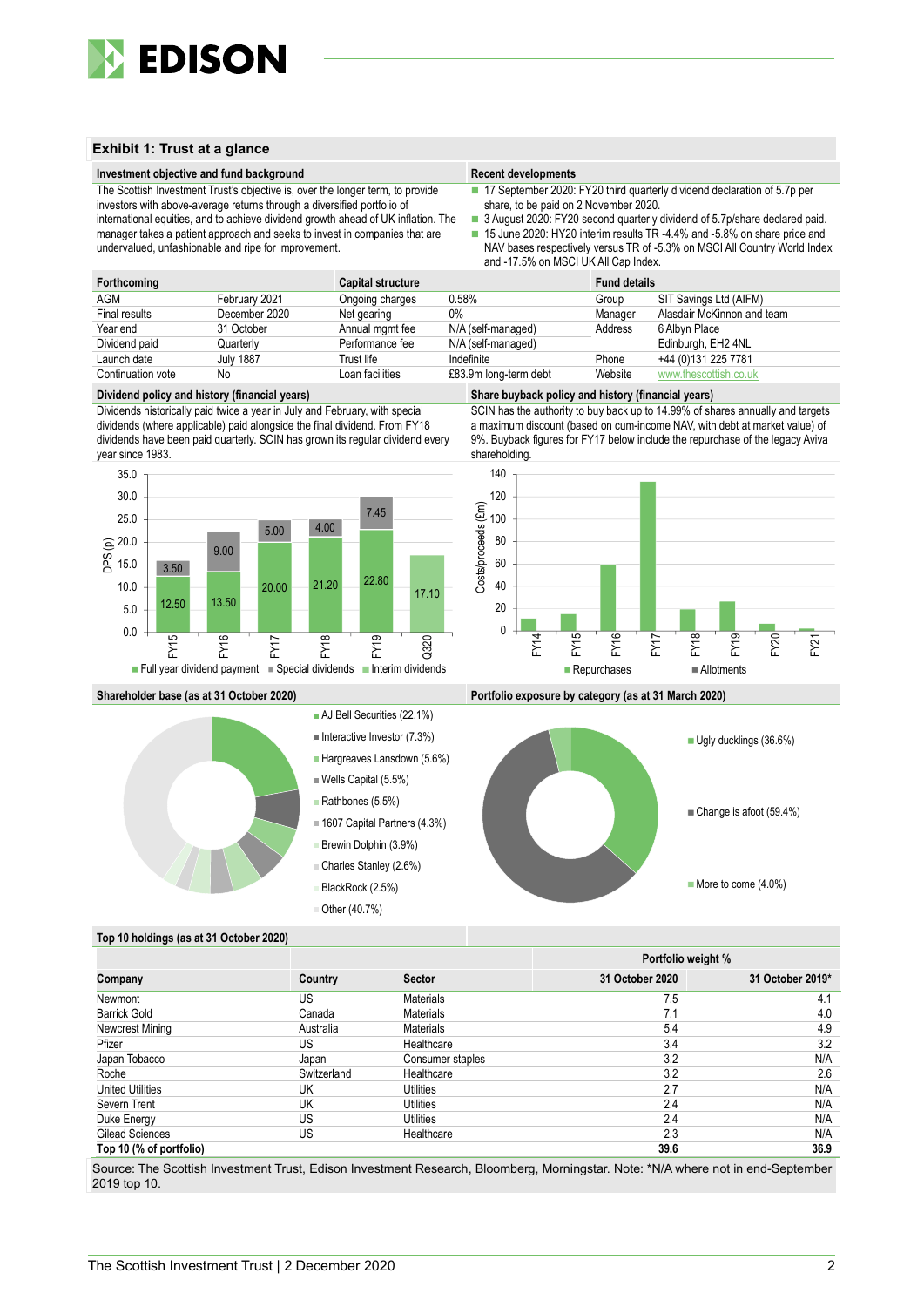

### **Market outlook: Opportunities beyond overvalued tech**

The global economy is experiencing a severe recession due to the disruptions to activity and employment necessitated by the coronavirus crisis. The International Monetary Fund (IMF) forecasts only a partial recovery of global activity in 2021, but notes that even this remains prone to setbacks as the virus's second wave builds. Many governments are reluctantly reimposing full lockdowns, despite the further economic damage these will inflict. At the same time, governments are maintaining and, in some cases, extending, the very aggressive fiscal and monetary stimulus packages implemented early in the pandemic. In the UK, additional support programmes are being initiated as needs emerge, for example new funding for areas hit by local lockdowns, and the Bank of England is readying itself for the possibility of further QE or even negative interest rates. In the US, negotiations on additional fiscal stimulus have been delayed by political posturing, but a further large stimulus package is likely to be finalised by the newly elected leadership. In Europe, the Central Bank is expected to implement more stimulus in December, to complement the European Union's €750bn of fiscal initiatives agreed in July.

Despite the gloomy near-term economic prognosis, during the spring and early summer, global equity markets recovered most or all the ground they lost during the Q120 sell-off. Markets were supported by aggressive government stimulus and some better than expected Q220 earnings results. However, this rebound is deceptive, as the market in aggregate is being driven higher by a handful of mainly US mega-cap growth stocks, which were arguably expensive even before the onset of the pandemic. Many other stocks are significantly below their pre-pandemic levels, especially those closely correlated to the state of the economy. Market sentiment faltered in the autumn due to the rapid rise in infection rates and fears of market instability if the US election result is delayed by court challenges. Political uncertainty has also weighed on UK stocks, as Brexit negotiations are still ongoing only weeks before the exit deadline. UK equities lagged their global counterparts during the market rebound, extending the trend of underperformance that has dogged this market since the EU referendum in 2016.

The current market environment may suit investors with a contrarian bias, who aim to avoid the bubbles created by a herd mentality. With so much market attention focused on a few mega-cap growth stocks, and many other stocks overlooked and underappreciated, contrarian investors such as SCIN's manager, Alasdair McKinnon, see many potential opportunities to invest in unloved but fundamentally solid companies at attractive valuations. Investors with a long-term perspective who see the merit in this approach may be rewarded for their patience as and when market sentiment towards the mega-caps sours, and investors once again come to appreciate the value in the many other high-quality companies presently languishing well below pre-pandemic prices.



|        | High<br>10-year<br>Last as % of<br>Last<br>Low |      |      |         |         |  |  |  |  |
|--------|------------------------------------------------|------|------|---------|---------|--|--|--|--|
|        |                                                |      |      | average | average |  |  |  |  |
| World  | 15.8                                           | 16.3 | 9.8  | 13.7    | 115     |  |  |  |  |
| UK     | 12.7                                           | 15.7 | 8.5  | 12.6    | 101     |  |  |  |  |
| US     | 19.3                                           | 19.6 | 11.2 | 15.6    | 124     |  |  |  |  |
| Europe | 14.2                                           | 15.5 | 7.3  | 12.2    | 116     |  |  |  |  |
| Japan  | 13.6                                           | 17.5 | 10.5 | 13.6    | 100     |  |  |  |  |
| Asia   | 12.8                                           | 14.2 | 10.3 | 12.3    | 104     |  |  |  |  |

**Exhibit 2: Market performance and valuation**

Source: Refinitiv, Edison Investment Research. Note: Valuation data as at 23 November 2020.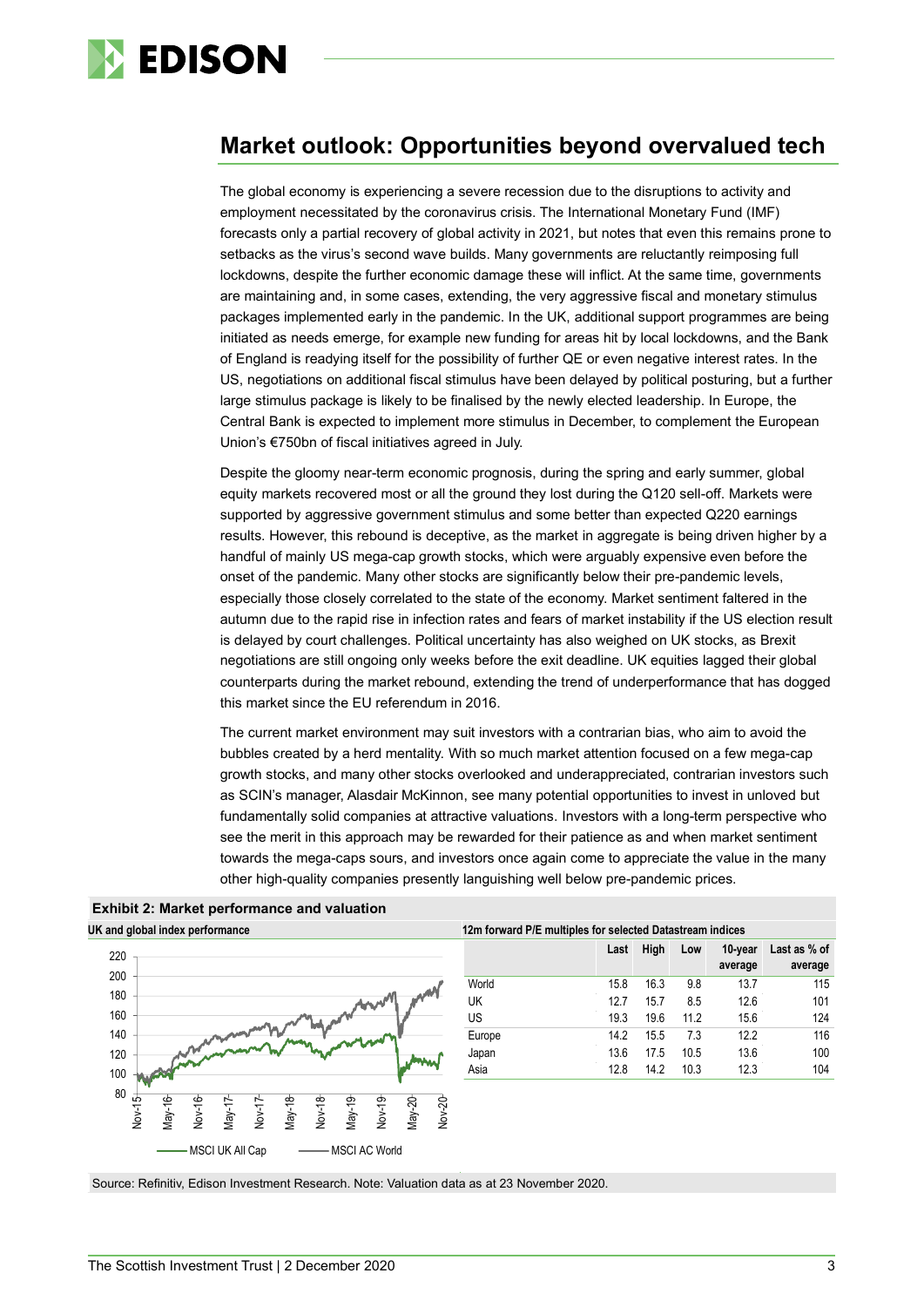

### **Fund profile: Active contrarian with a unique approach**

SCIN employs a global contrarian investment approach. Manager Alasdair McKinnon and his fiveperson investment team aim to provide long-term capital appreciation and annual dividend growth higher than UK inflation. The trust has realised its regular dividend goal over the last 36 consecutive years, and it is on track to do so again for FY20. It currently offers a yield of 3.3% (based on FY19 total regular dividends).

The trust has been based in Edinburgh since its launch in 1887 and comprises a portfolio of 50-100 stocks. Holdings are selected on the basis that they are undervalued by the market but are deemed by the manager to possess the potential to re-rate over the longer term as a result of operational or cyclical improvements. The trust does not have a formal benchmark, as the portfolio does not resemble any index, although the manager uses the MSCI AC World and the MSCI UK All Cap indices as broad comparators of performance. The portfolio's unique composition means that its performance is likely to differ markedly from the performance of these indices at any given time.

SCIN has scope to use gearing up to 20% of net assets. The board actively manages the trust's discount to NAV, using share buybacks with the aim of capping the discount at 9%. The trust is one of the lowest-cost funds in its AIC peer group, and its ongoing charge of 0.58% is low relative to other actively managed investment vehicles.

## **The fund manager: Alasdair McKinnon**

### **The manager's view: Maintaining dividend rises in tough times**

For those investors reliant on equity income, the pandemic has been a particular challenge as many companies, including about half of the 100 largest UK-listed companies, have cut or suspended their dividend payments since the onset of the coronavirus crisis. However, McKinnon remains focused on maintaining and increasing dividend payments to shareholders, despite the current dividend drought. SCIN's board has recently confirmed that it will increase the regular dividend for the year ended 31 October 2020 – the 37th consecutive year of dividend increases.

McKinnon explains that although his contrarian approach does not actively target companies that pay high dividends, the out-of-favour stocks that he is attracted to tend to pay more in dividends over the course of the economic cycle. Accordingly, SCIN's portfolio was not overly exposed to the recent spate of dividend cuts and, in McKinnon's view, the trust has done better than the market in this respect. In addition, SCIN has a substantial revenue reserve, accumulated over many years in anticipation of leaner times such as these. As at 30 April 2020, the trust held revenue reserves of £44.5m, equal to 2.5x the previous year's regular dividend, ensuring that it has the capacity to keep paying dividends even when its portfolio income is temporarily reduced.

McKinnon is also keen to stress the benefits to UK investors of investing in a portfolio of global equities diversified across multiple regions and sectors. As well as reducing risk, this approach provides a potentially more reliable income stream from a much broader pool of investments than that available from UK stocks alone. The manager views this income as a reward for the trust's shareholders, while they wait for the prospects of SCIN's holdings to improve in line with his expectations.

Looking further ahead, McKinnon believes that the defining issue for financial markets over the next decade will be how the global economy copes with the inevitable inflationary effects of this year's unprecedented fiscal and monetary stimulus. 'Governments seem determined to create growth and will show increasingly greater tolerance for inflation', he says, adding: 'Infinite money creation is a concern, but also an opportunity for contrarian investors'. McKinnon has favoured gold for some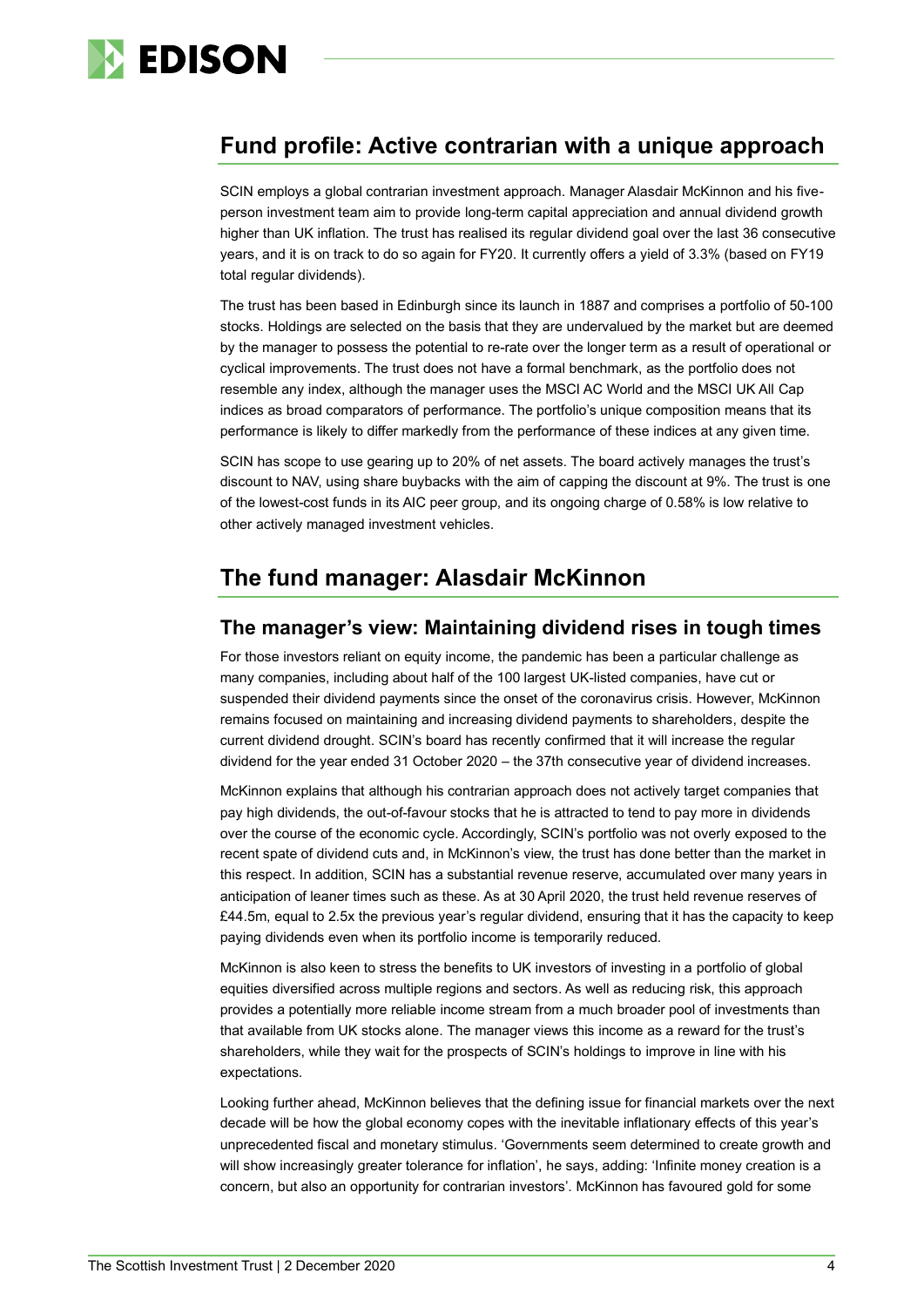

time as a store of value and an inflation hedge, and he believes that the medium-term inflation risks now building around the world make an even more compelling case for the precious metal. SCIN holds positions in five gold mining companies (comprising 23.2% of the portfolio at end-September 2020), as the manager views mining companies as a cost-effective way to gain gold exposure, with the added advantage of regular dividend income. McKinnon's longstanding positive view on gold is currently being vindicated: the price of gold rose to an all-time high in July, briefly touching \$2,000 per troy ounce, and SCIN's gold holdings have performed well accordingly.

### **Asset allocation**

### **Investment process: Seeking stocks with the potential to re-rate**

SCIN's manager, Alasdair McKinnon, heads an investment team comprising deputy manager Martin Robertson, investment managers Sarah Monaco, Mark Dobbie and James Webb, and analyst Igor Malewicz. The team employs an active but patient, bottom-up contrarian investment approach, seeking out unpopular, undervalued stocks with the potential to re-rate over time. Rooted in the principles of behavioural finance, the approach rejects the tendencies of most investors to follow the crowd, pursuing returns from companies that have already performed well. Instead, SCIN uses fundamental analysis to identify value in overlooked parts of the market.

The trust's investment process is clearly defined. Team members meet regularly to discuss ideas generated from fundamental analysis and various internal and external sources. Companies are allocated to one of three categories:

**Ugly ducklings** – operationally challenged companies that the market shuns, but which the management team believes will exceed market expectations. The out-of-favour status of these companies provides an opportunity to purchase them at a relatively low cost. They comprise about 37% of the portfolio. Current examples include Halliburton, JPMorgan Chase and Deutsche Telekom.

**Change is afoot** – companies that have also endured a long period of poor operational performance, but whose prospects have recently improved significantly, without attracting more favourable assessments from the market. Comprising around 59% of the portfolio, stocks in this category include Newmont, Barrick Gold, Pfizer and Target.

**More to come** – companies that have graduated from other categories and are now generally recognised as good businesses with solid prospects. However, the team sees scope for further upside in performance and price, not yet fully recognised by the market. Such stocks comprise 4% of the portfolio and include PepsiCo.

New additions to the portfolio are usually sized at between 0.5% and 3.0% of NAV, depending on the strength of the team's conviction. Stocks are sold once the forecast improvement in performance is fully realised. Positions may also be closed if there is a deterioration in a holding's fundamentals. Because of the long-term nature of this strategy, turnover tends to be low.

This approach delivers a global equity portfolio of between 50 and 100 stocks, spread across multiple regions and sectors, providing diversification of both risk and income sources. While the team acknowledges that its approach will not always be in fashion, it believes it is capable of generating above-average investment returns and rising dividends over the longer term, defined as at least five years.

### **Current portfolio positioning**

McKinnon realised early in 2020 that the virus that triggered a lockdown across China would inevitably make its way around the world, forcing western economies to adopt the same extreme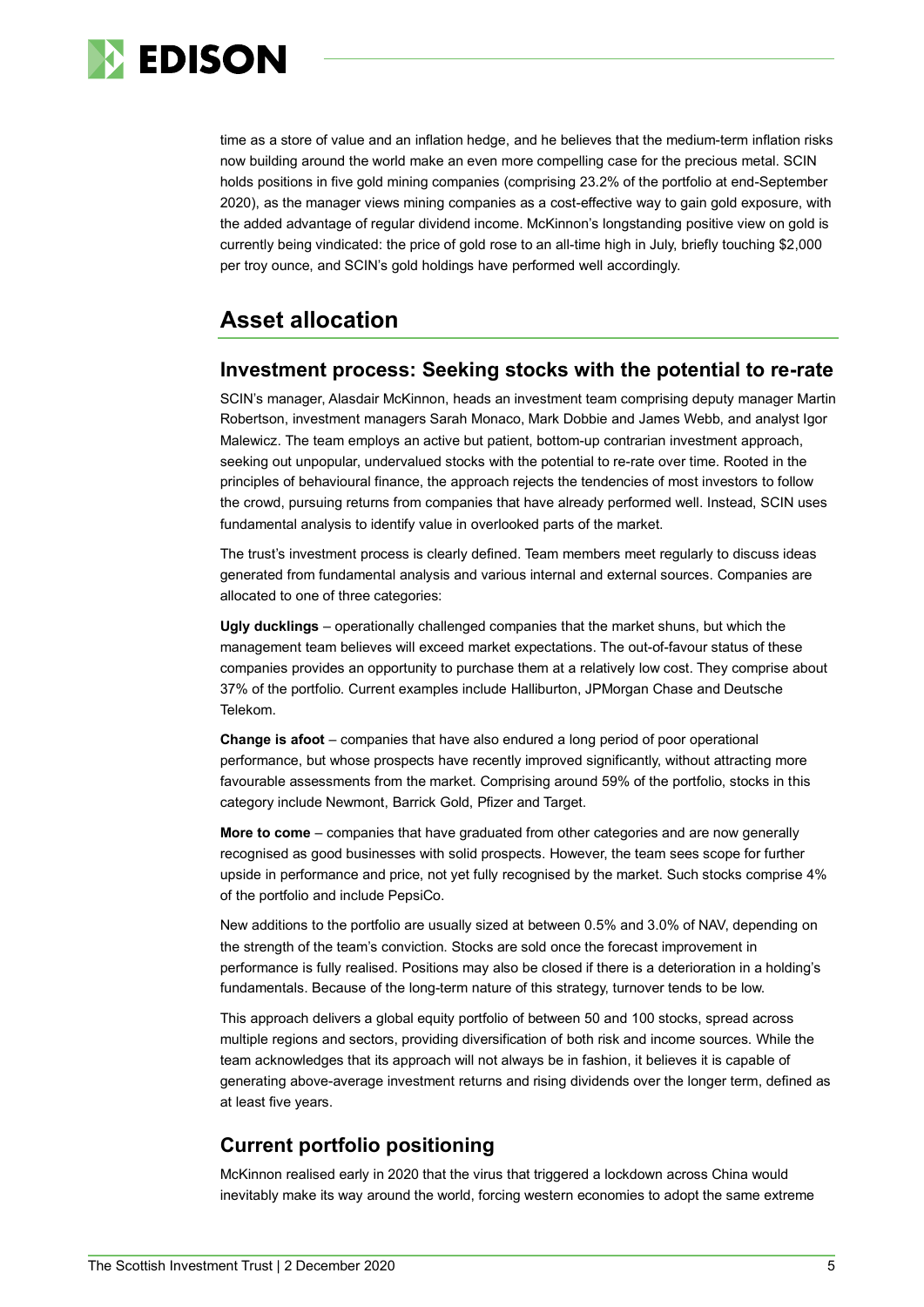

measures to control infection rates. In early February, he reduced SCIN's exposure to economically sensitive industries such as retail, energy, banks and other cyclicals, and increased positions in companies with resilient revenues, such as utilities, tobacco and healthcare. He also added two more names to the portfolio's stable of gold mining companies, taking the total to five.

Since adopting this defensive positioning, portfolio activity has been limited, as McKinnon has focused mainly on preserving capital. He was monitoring potential investment opportunities, especially in economically sensitive stocks with potential to benefit once activity returns to prepandemic levels. More lately, he has been taking the opportunities that he sees developing, buying 'badly beaten-up companies'. McKinnon has made additions to the portfolio's exposure to energy companies and to banks and financial names, via the acquisition of positions in the Spanish bank Santander, US bank First Horizon and the Dutch insurer and asset manager, Aegon. He has also initiated holdings in Capri, a US luxury fashion provider, and Ambev, a Brazilian beverage company. Overall, portfolio turnover this year has been similar to other years, at around 20–25%. The portfolio held 59 positions at end-October 2020, up from 51 a year earlier.

The manager's positive view on gold is reflected in the fact that the portfolio's top three holdings are all gold mining companies (Exhibit 1). Pharmaceutical companies Pfizer, Roche and Gilead Sciences (whose antiviral drug remdesivir is being used to treat COVID-19) also feature in the portfolio's top 10 holdings. The manager believes these companies are all inexpensive compared to their peers, offer attractive and sustainable yields, and additionally, Pfizer and Roche have pipelines of new drugs that are not yet fully appreciated by the market. Roche also had a leading diagnostics business, and Gilead's strong balance sheet provides it with scope to pursue M&A opportunities as and when they emerge. Consumer staples and utility companies complete the top 10 roll call.

|                        | Portfolio end-<br>Oct 2020 | Portfolio end-<br>Oct 2019 | Change<br>(pp) | Index<br>weight | <b>Active weight</b><br>vs index (pp) | Trust weight/<br>index weight (x) |
|------------------------|----------------------------|----------------------------|----------------|-----------------|---------------------------------------|-----------------------------------|
| <b>Materials</b>       | 23.0                       | 14.2                       | 8.8            | 4.5             | 18.5                                  | 5.1                               |
| Consumer staples       | 15.7                       | 12.8                       | 2.9            | 8.1             | 7.6                                   | 1.9                               |
| Healthcare             | 14.5                       | 8.1                        | 6.4            | 13.5            | 1.0                                   | 1.1                               |
| Communication services | 13.1                       | 15.4                       | (2.3)          | 9.2             | 3.9                                   | 1.4                               |
| Utilities              | 9.0                        | 2.3                        | 6.7            | 3.4             | 5.6                                   | 2.6                               |
| Energy                 | 4.9                        | 11.1                       | (6.2)          | 2.4             | 2.5                                   | 2.0                               |
| <b>Financials</b>      | 4.8                        | 11.2                       | (6.4)          | 12.1            | (7.3)                                 | 0.4                               |
| Consumer discretionary | 1.9                        | 9.5                        | (7.6)          | 11.9            | (10.0)                                | 0.2                               |
| Industrials            | 0.9                        | 4.0                        | (3.1)          | 10.4            | (9.5)                                 | 0.1                               |
| Real estate            | 0.0                        | 1.7                        | (1.7)          | 2.8             | (2.8)                                 | 0.0                               |
| Information technology | 0.0                        | 0.0                        | 0.0            | 21.6            | (21.6)                                | 0.0                               |
| Cash                   | 12.2                       | 9.7                        | 2.5            | 0.0             | 12.2                                  | N/A                               |
|                        | 100.0                      | 100.0                      |                | 100.0           |                                       |                                   |

#### **Exhibit 3: Portfolio sector exposure vs MSCI AC World Index (% unless stated)**

Source: The Scottish Investment Trust, Edison Investment Research

On a sectoral basis (Exhibit 3), McKinnon's attraction to gold has ensured that the portfolio's heaviest overweight is in materials (23.0% of the portfolio at end October 2020, up from 14.2% a year ago, representing an overweight of 18.5pp versus the MSCI AC World index). The portfolio also has notable and increasing overweights to consumer staples and utilities, compared to end-October 2019. Consistent with the manager's contrarian, high-conviction approach, SCIN is most heavily underweight information technology, having no exposure to this sector, compared to an index weight of 21.6%. As at 31 October, the trust is also heavily underweight financials, consumer discretionary and industrials. The portfolio remains well diversified on a geographical basis (Exhibit 4). Notable shifts over the past year include increased exposures to North America, Japan, the Pacific and the Middle East and Africa, at the expense of exposures to the UK and Europe.

As part of the defensive actions taken early in the year, McKinnon reduced portfolio gearing to a net cash position of 5% at end-April 2020 (ie the portfolio held all of its borrowings and an additional 5% of net assets in cash), from net gearing of 1% at the end of FY19. This cautious approach to gearing was intended to protect the portfolio from the market decline and 'preserve firepower for a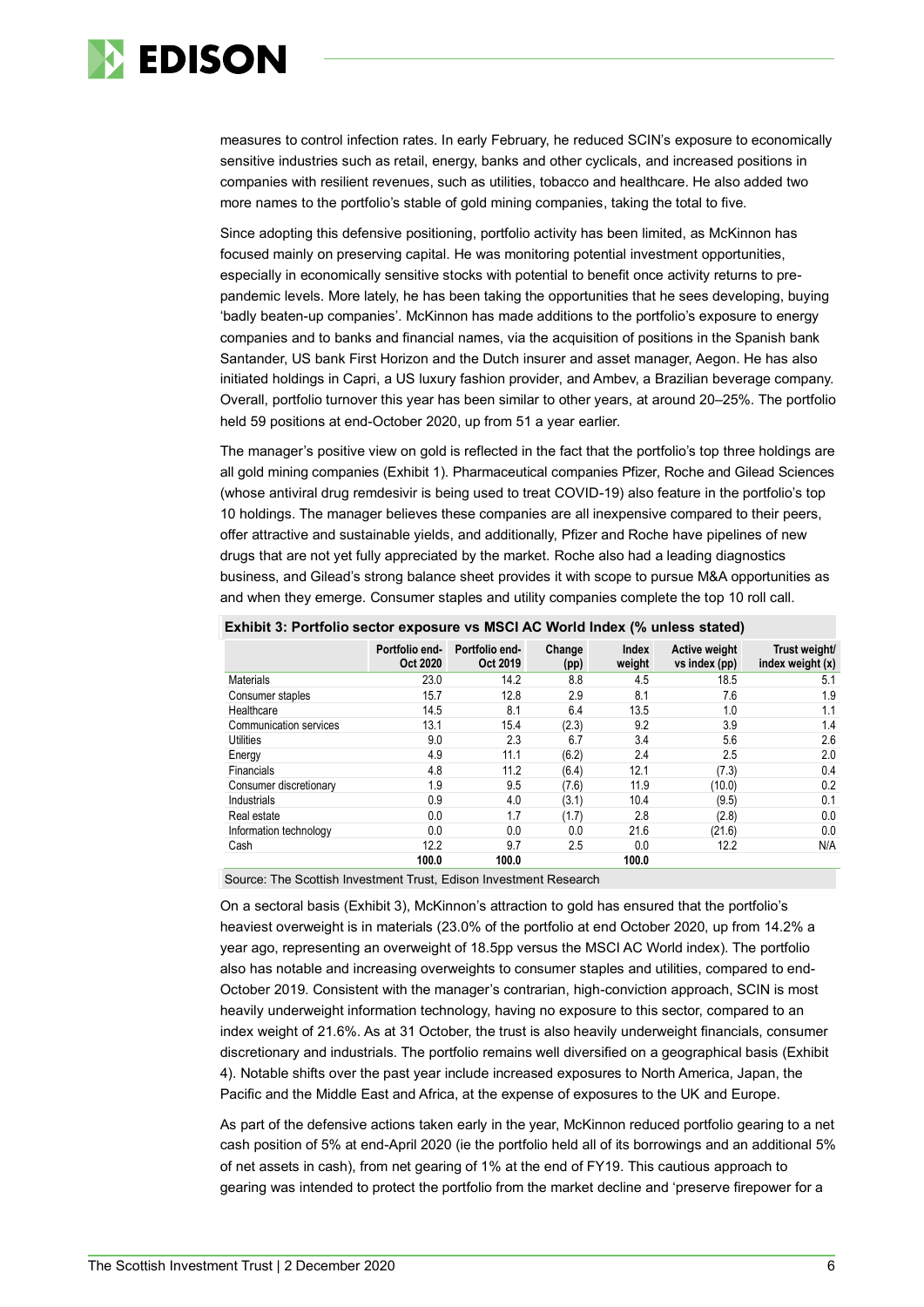

period of sustained recovery'. As at end-FY20, net gearing stood at 0% and McKinnon anticipates that there will be 'compelling opportunities to deploy additional gearing for the long-term benefit of shareholders – when the time is right'.

#### **Exhibit 4: Portfolio geographic exposure (% unless stated)**

|                      | Portfolio end-Oct 2020 | Portfolio end-Oct 2019 | Change (pp) |
|----------------------|------------------------|------------------------|-------------|
| North America        | 38.6                   | 34.4                   | 4.2         |
| UK                   | 19.2                   | 28.9                   | (9.7)       |
| Europe ex-UK         | 16.0                   | 18.9                   | (2.9)       |
| Japan                | 12.0                   | 10.0                   | 2.0         |
| Pacific ex-Japan     | 11.9                   | 7.8                    | 4.1         |
| Middle East & Africa | 2.3                    | 0.0                    | 2.3         |
|                      | 100.0                  | 100.0                  |             |

Source: The Scottish Investment Trust, Edison Investment Research

## **Performance: Solid long-term, outperforming the UK**

#### **Exhibit 5: Five-year discrete performance data**

| 12 months ending | Share price (%) | <b>NAV (%)</b> | MSCI AC World net (%) | MSCI UK All Cap net (%) |
|------------------|-----------------|----------------|-----------------------|-------------------------|
| 31/10/16         | 30.1            | 29.6           | 29.8                  | 12.4                    |
| 31/10/17         | 12.7            | 10.6           | 13.9                  | 13.3                    |
| 31/10/18         | 1.9             | 1.4            | 3.9                   | (1.5)                   |
| 31/10/19         | 1.0             | 0.5            | 11.8                  | 6.0                     |
| 31/10/20         | (12.1)          | (10.9)         | 5.5                   | (20.5)                  |

Source: Refinitiv. Note: All % on a total return basis in pounds sterling.

SCIN's performance since the onset of the pandemic has been disappointing in absolute terms (Exhibit 6). In the six months to end-October 2020, the trust returned -8.0% in share price terms and -5.2% in NAV terms, compared to returns of 11.1% on the MSCI AC World Index and -3.4% from UK equities, as measured by the MSCI UK All Cap index. Taking a longer-term view, the trust has delivered solid absolute returns over five and 10 years but has underperformed the MSCI AC World Index in all periods shown. This underperformance is not surprising given that global indices are heavily influenced by the US market and are presently being driven by the extraordinary gains of a handful of fashionable, mainly US mega-cap growth stocks.



**Exhibit 6: Investment trust performance to 31 October 2020**

Source: Refinitiv, Edison Investment Research. Note: Three-, five- and 10-year performance figures annualised.

The trust's performance relative to global markets should improve once this bubble deflates, and investors once again come to appreciate the value in the more attractively priced companies SCIN's manager favours. Performance compares more favourably against the UK market, which the trust has outperformed over one, three, five and 10 years – a clear indication of the potential benefits for UK investors of diversifying away from their home market into a global strategy.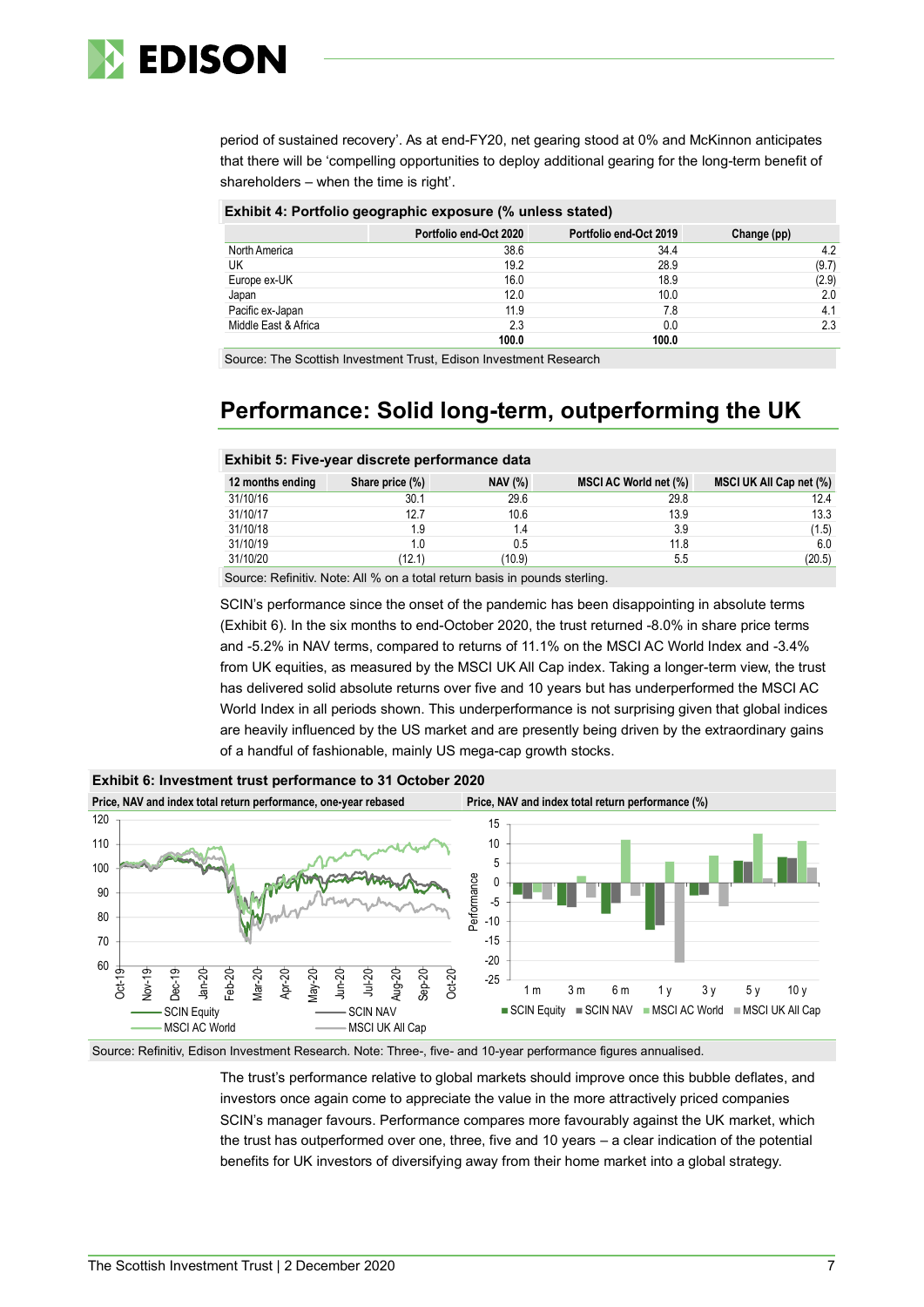

|                                   | One month               | Three months | Six months | One vear | Three vears | Five vears | 10 vears |
|-----------------------------------|-------------------------|--------------|------------|----------|-------------|------------|----------|
| Price relative to MSCI AC World   | (0.6)                   | (7.5)        | (17.2)     | (16.7    | (26.2)      | (26.8)     | (31.5)   |
| NAV relative to MSCI AC World     | 1.8)                    | (8.0)        | (14.7)     | (15.6)   | (25.9)      | (28.2)     | (33.5)   |
| Price relative to MSCI UK All Cap | $\mathsf{I}.\mathsf{4}$ | (2.1)        | (4.8)      | 10.6     | 8.9         | 25.3       | 29.6     |
| NAV relative to MSCI UK All Cap   | 0.2                     | (2.6)        | (1.9)      | 12.0     | 9.4         | 23.0       | 25.7     |
|                                   |                         |              |            |          |             |            |          |

#### **Exhibit 7: Share price and NAV total return performance, relative to indices (%)**

Source: Refinitiv, Edison Investment Research. Note: Data to end-October 2020. Geometric calculation.

SCIN's holdings in gold mining companies have been the most significant positive contributor to performance since the onset of the pandemic. McKinnon has not added to these positions in recent months, but they have increased in value as the gold price has risen sharply, briefly touching a record \$2,000 per ounce. Newmont and Barrick Gold have performed particularly well, thanks to an additional boost from synergies provided by recent acquisitions. Newcrest Mining has lagged, as a drought temporarily hampered output. SCIN's healthcare holdings also assisted performance as the current health crisis has increased investor focus on pharmaceutical companies, especially those working on a vaccine. US retailer Target has also been a recent strong performer, due to its success in adapting to changing consumer habits. Its efforts to increase online sales and open more convenience-style stores has been vindicated by the pandemic. Target's second-quarter results demonstrated its ability to gain market share and the share price responded accordingly. Food retailer Tesco has also enhanced returns.

The main detractors from recent performance have been SCIN's holdings in banks, including ING, Lloyds and BNP Paribas, all of which have been hurt by low interest rates, which impede their ability to make profits. The oil price collapse hurt Shell and Exxon Mobil, while the overweight to the UK, in anticipation of an eventual Brexit deal, proved premature, as the UK market has continued to lag.





Source: Refinitiv, Edison Investment Research

### **Discount: Back at long-term average levels**

After widening briefly to 25.8%, as a result of the market declines in March 2020, SCIN's share price discount to cum-income NAV returned to more usual levels. As at 30 November 2020, SCIN traded at a discount of 10.4%. This compares to average discounts over the past one, three, five and 10 years of 10.1%, 9.2%, 9.7% and 9.9%, respectively. The board actively manages the discount through share buybacks, with the aim of capping it at 9%. The board believes there is scope for the discount to narrow as and when market conditions stabilise and SCIN's holdings rerate. SCIN has also made significant efforts in marketing, especially through its website [\(www.thescottish.co.uk\)](http://www.thescottish.co.uk/), with the aim of broadening its appeal to a wider range of potential investors.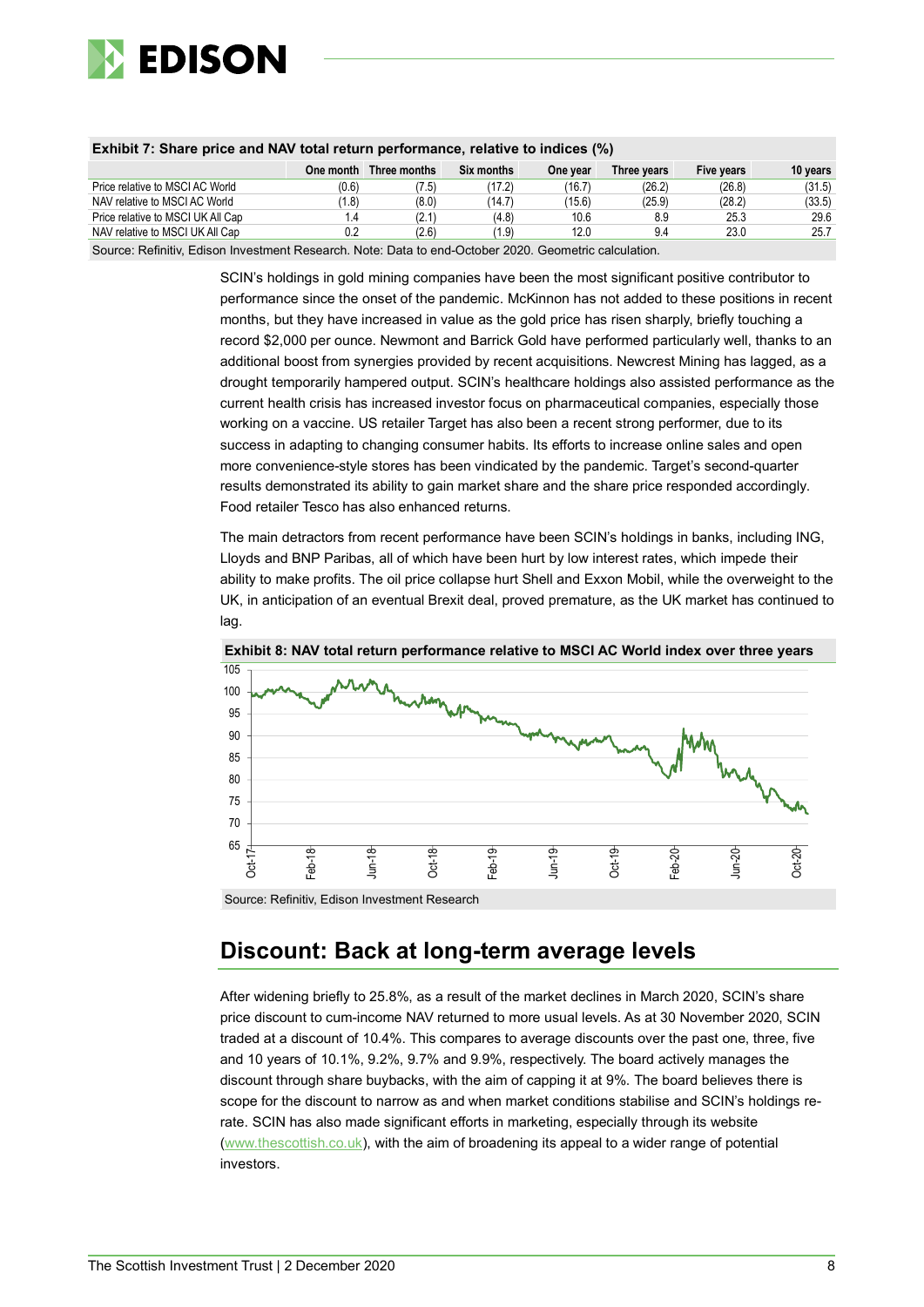# **EDISON**





### **Capital structure and fees**

SCIN is a conventional investment trust with a single share class. At 30 October 2020, there were 72.9m ordinary shares in issue and share repurchases since then have reduced shares in issue to 72.5m. The board regularly repurchases shares, up to 14.99% of shares in issue, to cap the share price discount to NAV at 9%. In FY19, 3.3m shares (4.2% of the share base at the beginning of the year) were repurchased, at a cost of £27.0m. Share repurchases in FY20 totalled 1.0m (1.4% of the share base at the beginning of the year), at a cost of £7.0m. As at 24 November 2020, share repurchases so far in FY21 have totalled 0.35m (0.3% of the share base at the beginning of the new fiscal year), at a cost of £2.5m.

The trust has access to gearing via secured bonds issued with an initial maturity of 30 years (maturing in 2030), with a fixed coupon of 5.75%. Net gearing stood at 0% at the end of FY20. As SCIN is a self-managed investment trust, it does not pay management fees. The trust is one of the lowest-cost funds in the AIC global universe, with ongoing charges of 0.58%.

## **Dividend policy and record**

SCIN's board aims to deliver annual dividend growth greater than the rate of UK inflation, and it is on track to achieve this goal for 37 consecutive years. It pays dividends quarterly, in May, August, November and February, and payouts have often been supplemented by a special dividend, subject to portfolio income. In FY19, the regular dividend was 22.8p up from 21.2p in FY18 and the trust also paid a special dividend, which rose very significantly, to 7.45p, versus the FY18 special dividend of 4.0p, and 5.0p in FY17. The total dividend for FY19 thus increased by 20%, to 30.25p. For FY20, the board has declared three quarterly interim dividends of 5.7p and has recently confirmed that it will recommend a final dividend of more than 5.7p, to ensure that the total regular dividend for FY20 will be higher than the regular dividend for FY19. The final dividend will be approved by shareholders at the AGM in February 2021.

With revenue reserves amounting to 2.5x FY19's regular dividend as at 30 April 2020, SCIN appears capable of fulfilling its stated intention to continue to grow the regular dividend over the longer term ahead of UK inflation, thereby continuing to build on its long-term record of ordinary dividend growth, even if portfolio income is lower year-on-year. Based on the current share price and the FY19 regular dividend, SCIN's current yield is 3.3%.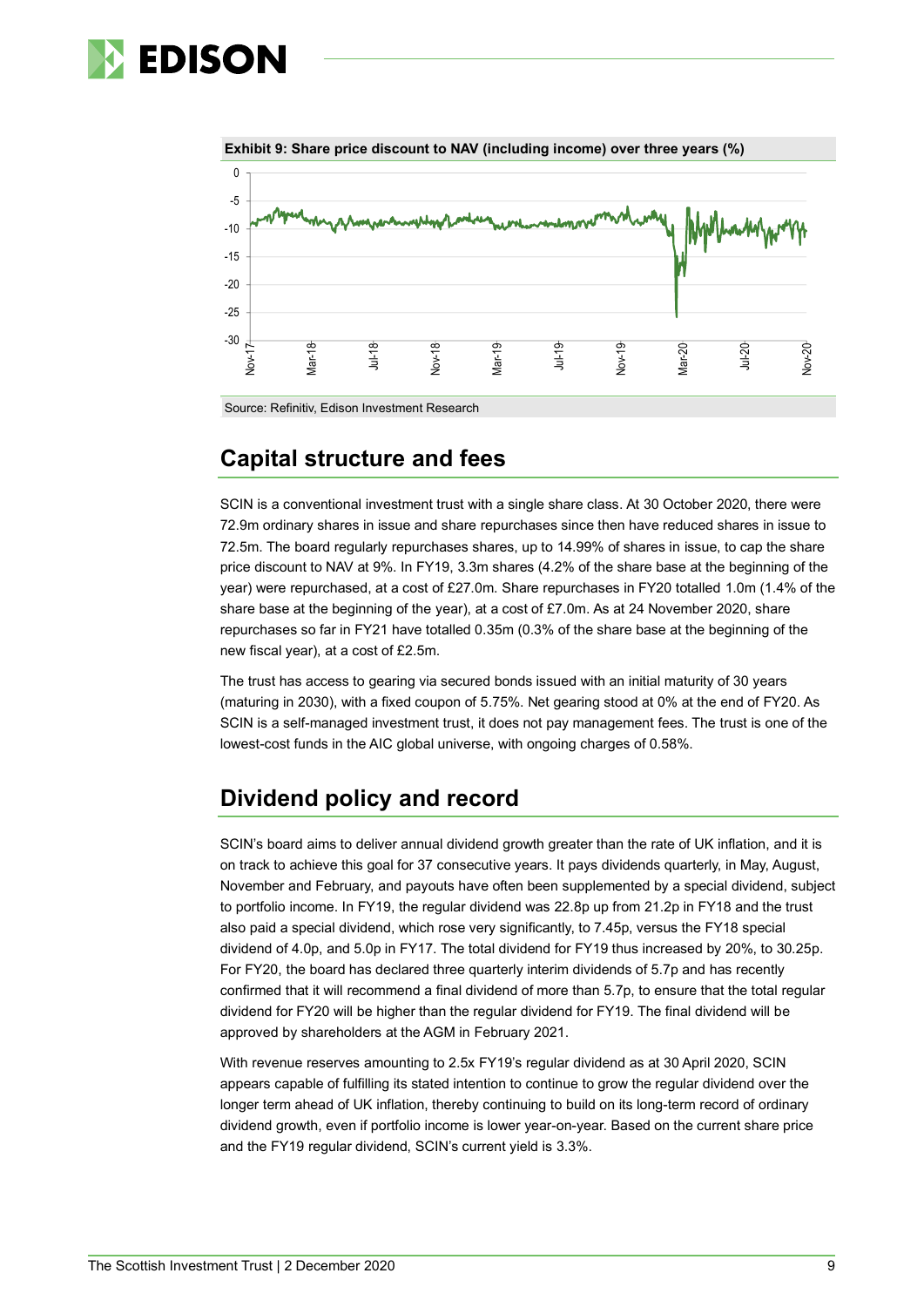

### **Peer group comparison**

SCIN is a member of the Association of Investment Companies' Global sector, which is a diverse group including some of the largest and most well-established investment trusts. Unlike SCIN, many of the constituents of this sector pursue growth and momentum-focused strategies, so to give a more meaningful comparison of SCIN's performance against its true peers, the table below shows a selection of value-orientated trusts from various sectors including the AIC Global, UK All Companies, UK Smaller Companies, UK Equity Income, Europe and Flexible investment categories.

The table shows that SCIN has underperformed the average of this value peer group over one, three and 10 years, but outperformed over five years on a NAV total return basis, ranking sixth over one year, seventh over three years, sixth over five years and ninth over 10 years. Returns have been solidly positive in absolute terms over five and 10 years. The trust's ongoing charge is among the lowest, and very competitive for an active manager. Like most of its peers, SCIN does not charge a performance fee. Its discount to NAV is wider than the average and it takes a more cautious approach to gearing than its peers, with net gearing of 0% at present, compared to average gearing of 7%. SCIN's 3.3% dividend yield (based on the current share price and FY19 regular dividend) is equal to the average of this value peer group.

| % unless stated                  | <b>Market</b><br>cap £m | <b>NAV TR</b><br>1 year | <b>NAV TR</b><br>3 year | <b>NAV TR</b><br>5 year | <b>NAV TR</b><br>10 year | Ongoing<br>charge | Perf<br>fee | <b>Discount</b><br>(cum-fair) | Net<br>gearing | <b>Dividend</b><br>yield |
|----------------------------------|-------------------------|-------------------------|-------------------------|-------------------------|--------------------------|-------------------|-------------|-------------------------------|----------------|--------------------------|
| <b>Scottish Investment Trust</b> | 507.8                   | (8.5)                   | (5.2)                   | 35.6                    | 89.6                     | 0.6               | No.         | (10.4)                        | 100            | 3.3                      |
| Aberforth Smaller Companies      | 1.044.6                 | (12.5)                  | (10.5)                  | 12.4                    | 138.7                    | 0.8               | No          | (3.8)                         | 106            | 2.7                      |
| <b>AVI Global Trust</b>          | 864.3                   | 9.5                     | 18.6                    | 85.7                    | 116.2                    | 0.9               | No          | (9.0)                         | 107            | 2.0                      |
| <b>Bankers</b>                   | .380.6                  | 12.1                    | 30.0                    | 89.2                    | 204.0                    | 0.5               | No          | 1.2                           | 100            | 2.0                      |
| <b>EP Global Opportunities</b>   | 108.1                   | (1.6)                   | (0.7)                   | 41.2                    | 106.9                    | 1.0               | No          | (8.4)                         | 100            | 2.2                      |
| <b>Fidelity Special Values</b>   | 674.8                   | (10.7)                  | (3.4)                   | 24.9                    | 129.5                    | 1.0               | No          | 2.1                           | 103            | 2.5                      |
| Law Debenture Corporation        | 731.9                   | 1.1                     | 5.5                     | 36.6                    | 129.8                    | 0.3               | No          | 0.4                           | 108            | 4.2                      |
| Lowland                          | 313.4                   | (13.2)                  | (16.0)                  | 4.8                     | 107.3                    | 0.6               | No.         | (0.5)                         | 113            | 5.2                      |
| Majedie Investments              | 119.3                   | (9.3)                   | (6.4)                   | 24.4                    | 79.5                     | 1.0               | Yes         | (15.4)                        | 111            | 5.1                      |
| Miton Global Opportunities       | 74.5                    | 3.6                     | 3.3                     | 63.3                    | 103.4                    | 1.3               | Yes         | (5.2)                         | 100            | 0.0                      |
| Temple Bar                       | 632.6                   | (26.8)                  | (16.4)                  | 5.2                     | 67.5                     | 0.5               | No          | (3.7)                         | 110            | 4.1                      |
| Value and Income                 | 82.0                    | (21.0)                  | (17.2)                  | (3.2)                   | 57.4                     | 1.4               | No          | (24.9)                        | 128            | 6.7                      |
| Average (12 funds)               | 544.5                   | (6.4)                   | (1.5)                   | 35.0                    | 110.8                    | 0.8               |             | (6.5)                         | 107            | 3.3                      |
| SCIN rank in sector              |                         | 6                       |                         | 6                       | 9                        | 9                 |             | 10                            | 9              | 6                        |

|  | Exhibit 10: Selected 'value'-style investment companies as at 30 November 2020* |  |  |
|--|---------------------------------------------------------------------------------|--|--|
|--|---------------------------------------------------------------------------------|--|--|

Source: Morningstar, Edison Investment Research. Note: \*Performance to 27 November 2020 based on ex-par NAV. TR = total return. Net gearing is total assets less cash and equivalents as a percentage of net assets.

## **The board**

SCIN's board of five independent directors is chaired by James Will, who joined the board in 2013 and was appointed chair in 2016. He is the longest serving board member. Jane Lewis and Mick Brewis joined the board in 2015 and Karyn Lamont was appointed in 2017. Neil Rogan was appointed in September 2019. Between them, the directors have professional experience in accountancy, fund management and corporate law.